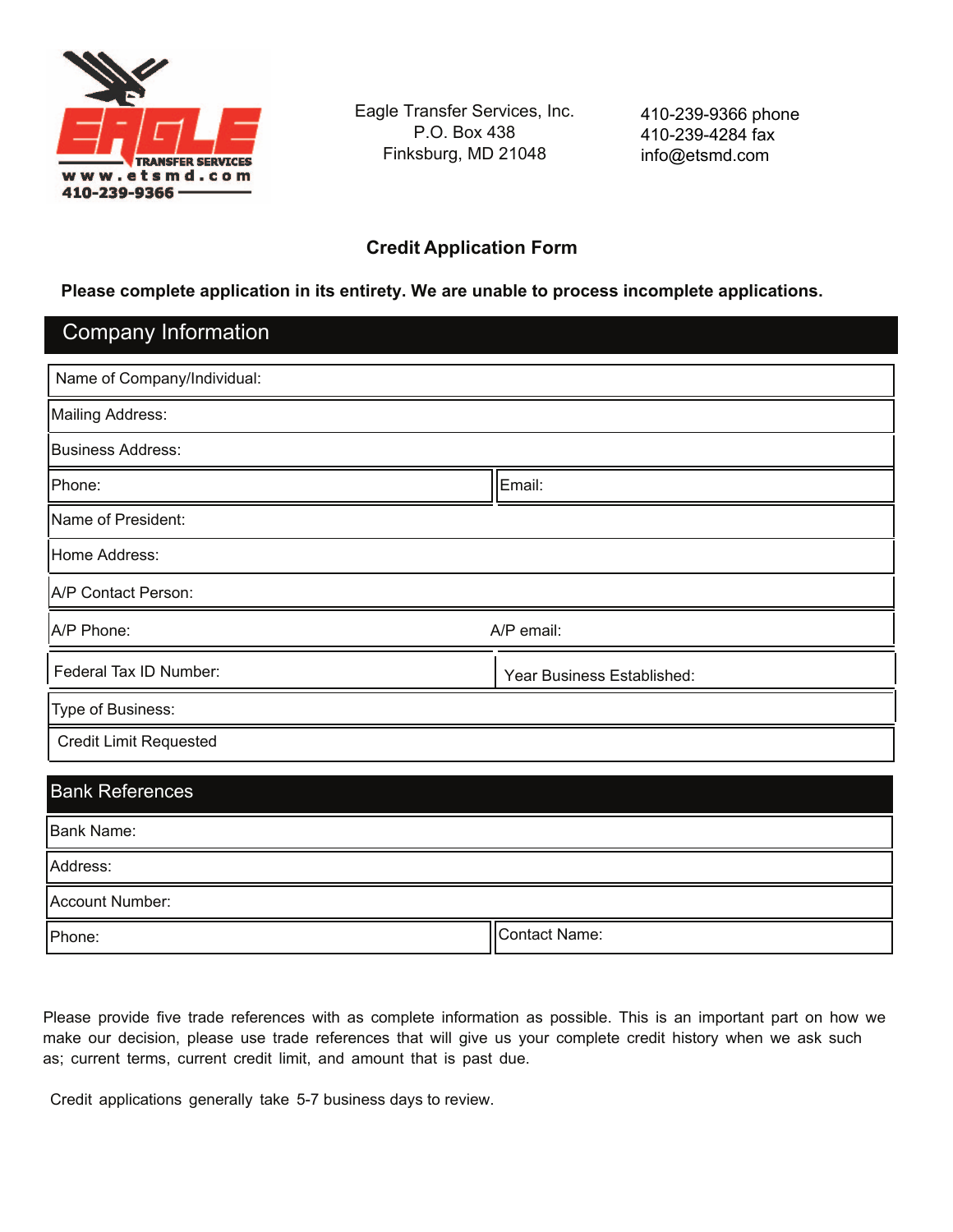| <b>Trade References</b> |               |  |
|-------------------------|---------------|--|
| Company Name:           |               |  |
| Company Address:        |               |  |
| Account Number          | Contact Name: |  |
| Email:                  | Phone:        |  |

| Company Name:     |               |  |
|-------------------|---------------|--|
| Company Address:  |               |  |
| Account Number:   | Contact Name: |  |
| Email:<br>IPhone: |               |  |

| Company Name:    |               |  |
|------------------|---------------|--|
| Company Address: |               |  |
| Account Number:  | Contact Name: |  |
| Email:           | Phone:        |  |

| Company Name:   |              |  |
|-----------------|--------------|--|
| Company Address |              |  |
| Account Number: | Contact Name |  |
| Email:          | Phone:       |  |

| Company Name:    |               |  |
|------------------|---------------|--|
| Company Address: |               |  |
| Account Number:  | Contact Name: |  |
| Email:           | Phone:        |  |